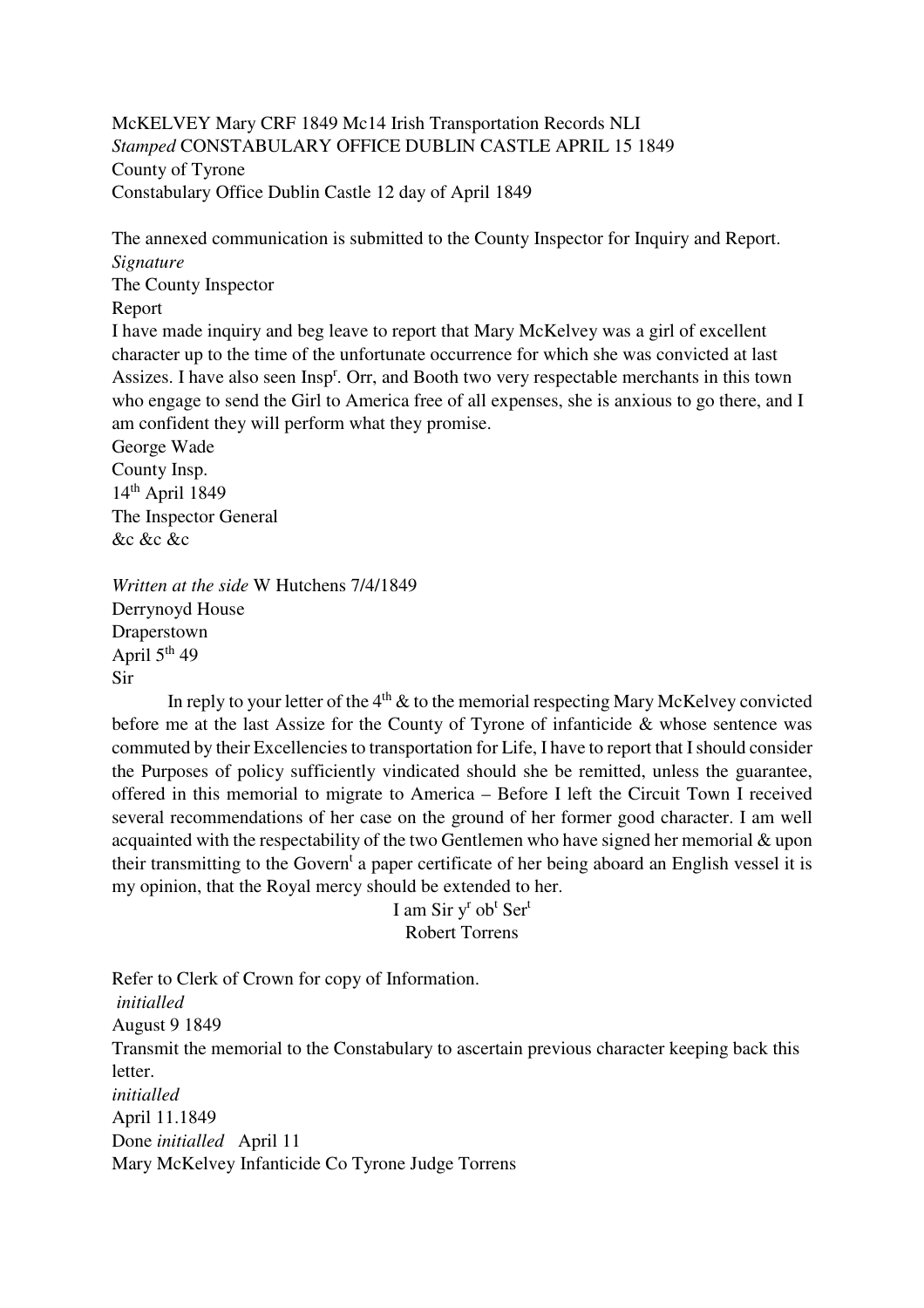*\*\*\*\*\** 

*Written at the side* W Hutchens Apl 3

# To his Excellency George William Frederick Earl of Clarendon Lord Lieut: General and General Governor of Ireland The petition of Isabella McKelvey of Omagh

County of Tyrone, most humbly shewth

 That petitioners only sister Mary McKelvey has been convicted at the last Assizes here, before chief Justice Torrens of Infanticide.

 She had no lawyer employed to plead for her, has hitherto had a very good character which could be forwarded if necessary. She is not eighteen years of age yet; petitioner and she were both left orphans very early in life and have been servants ever since they could be employed. Petitioner would humbly beg her sister's and her own sad situation to be kindly considered, and if His Excellency would be kind enough to mitigate her sisters sentence in such a way that she could be sent to America, petitioners present employer Mr John Orr, and Mr George Booth merchants both of Omagh would engage to advance the amount necessary to have her sent where she would have it more in her power to reform her character.

 If His Excellency will be pleased to consider the situation of his heart-broken petitioner who is by a few years the elder sister and give a gracious mitigation to the sentence so as that petitioner would have it in her power to follow her and spend their days near each other she will be in duty bound ever to pray.

 The subscribers know petitioner who is of excellent character and will if His Excellency be kind enough to comply with her request engage to perform their part in having her sent to America.

## Geo: Booth John Corr Omagh 2nd April 1849

Refer to the learned Judge] who tried the case for report. initialled April 3 1849 Down April 4 The [ ?Inspector. jail] is requested to ascertain the character & circumstances of the Convict. *initialled* April 11 1849 \*\*\*\*\* Mary McKelvey Infanticide Co. Tyrone Judge Torrens \*\*\*\*\* **INFORMATION REQUIED IN THE CASE OF ANNEXED PRISONERS Name** Mary McKelvey **Age** 19

**When committed** 10 July 1848 **When convicted** 10 March 1849 **Tried before** Hon. Justice Torrens **Conduct in Gaol** Very good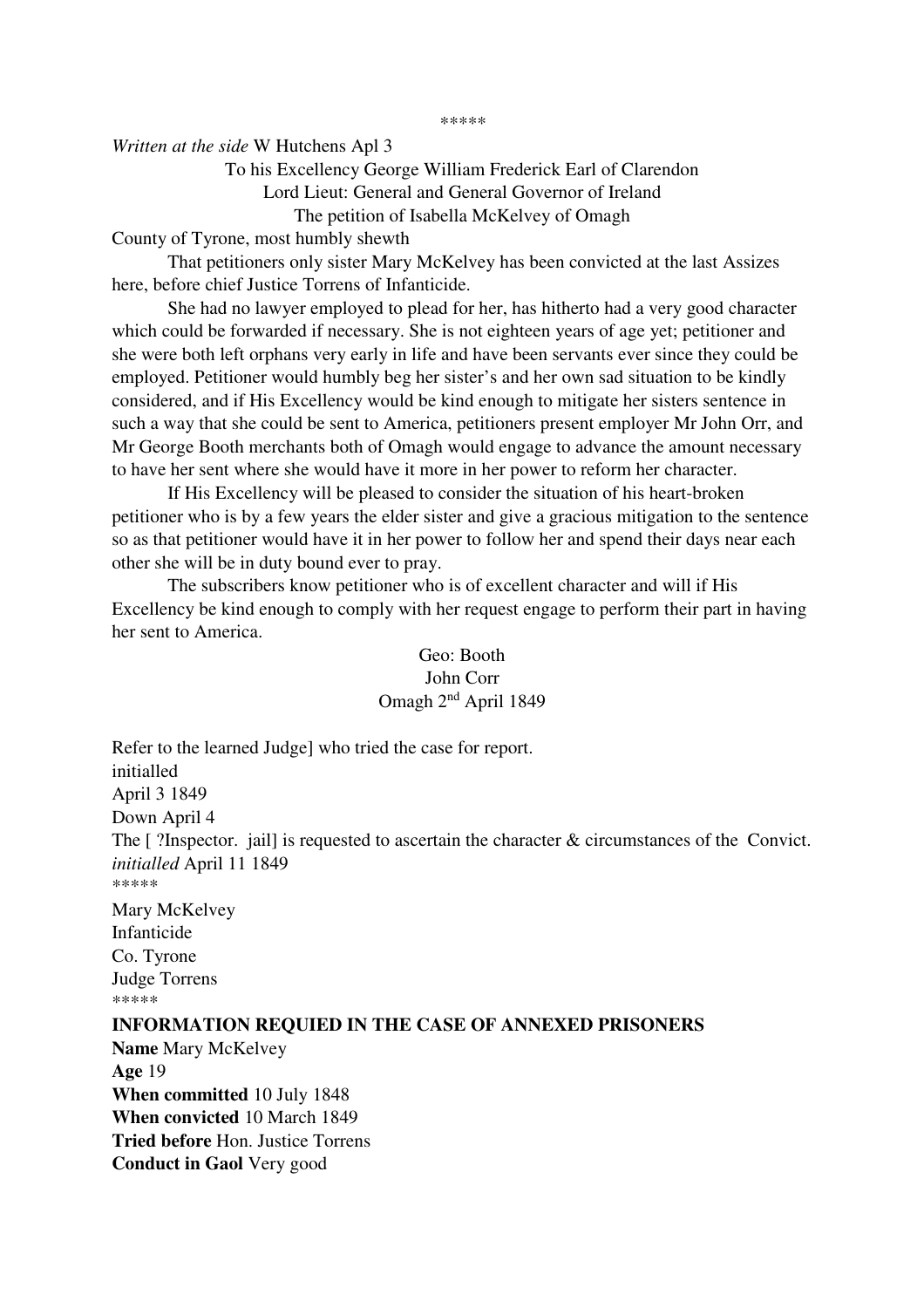**Previous character and circumstances and if before convicted** Previous character good, never before convicted. **Health** Good

\*\*\*\*\*

*Written at the side* W. Hutchens 5/4/49

Omagh Gaol 31st March 1849

Sir

In the absence of the Governor of this Prison for a few days on leave  $-1$  beg to acknowledge the receipt of Their Excellencies' order, commuting the Sentence of Death on Mary McKelvey, to Transportation for Life.

> I have the honor to be Sir your obd<sup>t</sup> Serv<sup>t</sup> Wm McCelland Deputy Gov<sup>r</sup>

The Under Secretary &c &c \*\*\*\*\*

> Derrynoyd Lodge Draperstown Co. Derry March  $27<sup>th</sup>$  49

Sir

 I have the honor to report to you for the Information of the Lords Justices, that Mary McKelvey was the girl & committed before me at the last Assizes for the Co. Tyrone of Infanticide & sentence of Death was recorded against her.

I have now to recommend that her sentence be commuted to transportation for Life.

I have the Honor to be yr obd<sup>t</sup> serv<sup>t</sup> Robert Torrens

T.N. Redington Esq Castle. \*\*\*\*\* County of Tyrone Mc 14 1849 Mary McKelvey Infanticide Sentence of Death recorded Convicted at Spring Assizes 1849 on March 10<sup>th</sup> before Judge Torrens Age 19 Committed 10 July 1848 The Judge recommended a commutation to transportation for Life. Submitted March 28<sup>th</sup> 1849 Let the sentence be commuted accordingly. *signature* Mar 28/ 49 Order issued.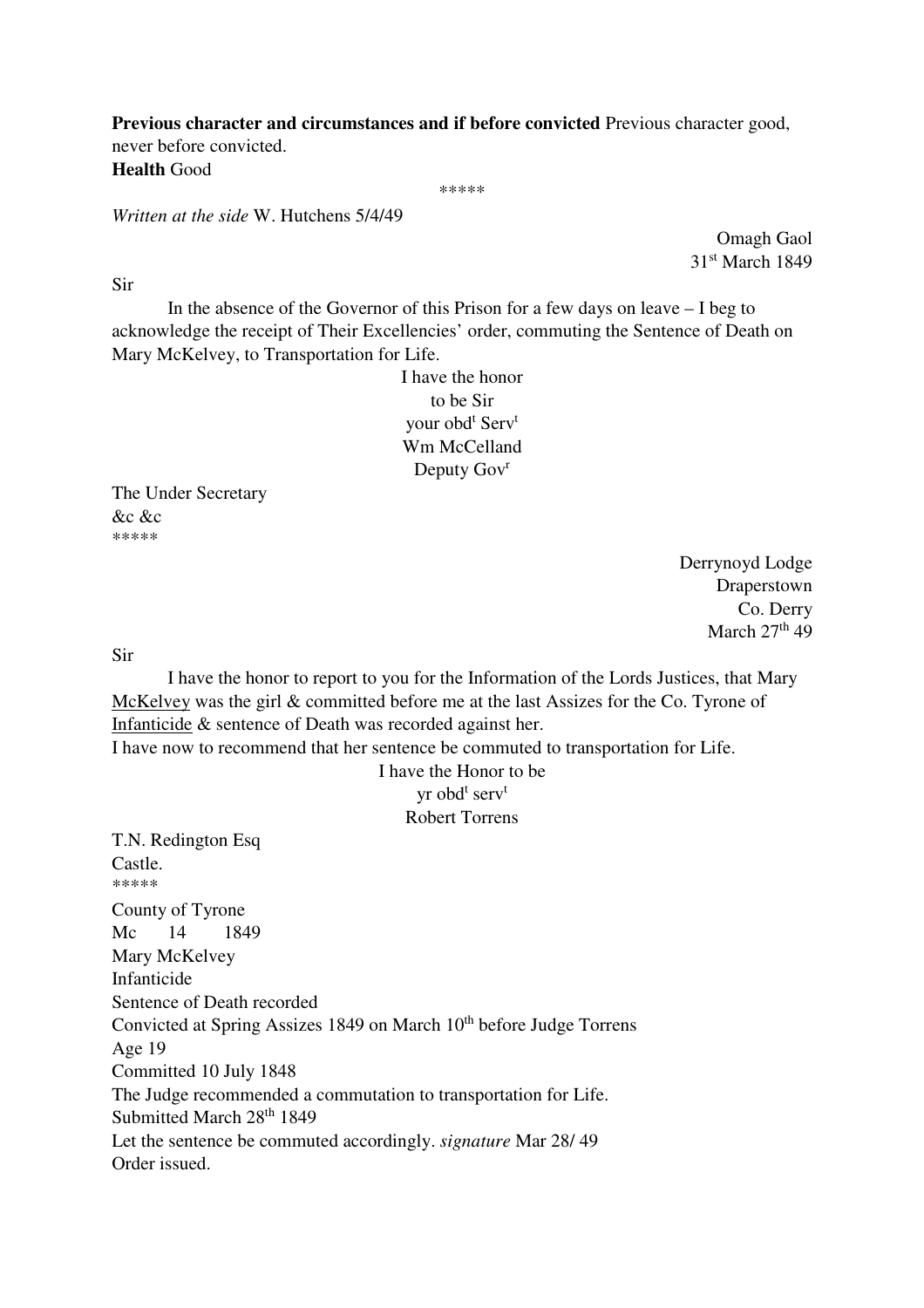Judge inf<sup>d</sup> initialled march 29<sup>th</sup> 1849 Further application annex<sup>d</sup> April 17 49 \*\*\*\*\*

County Tyrone.

Copy Information of Patrick Malaghan of Tromeg County aforesaid taken on Inquest held on the body of a male Infant child aged 3 days, on the  $21<sup>st</sup>$  of July 1848, before Wm O Orr Coroner

I found the Body of an Infant on yesterday in a Turf hole near Pomeroy about two miles on the Sixmilecross side of Pomeroy about two o'clock I was driving my cows to the Grazing when I found the Body not far from my fathers house there was a wee dog with me that drew my attention to where the Body was on top of the water, when I looked at it I saw its wee head in the clothes. I had heard of a child having been found in the mountains. I drove my cows to the Grazing and then went back & told a Boy named Peter McAleer that I saw like a wee child above the water lying. He came up with me to the place where I first saw the little wee child. Peter McAleer turned the child with a stick in the hole, we went away my father was coming down the road to his work  $& 1$  told him what I had seen. He came back with me to the place. I saw him take the bundle out of the water in which the child was tied. He laid it on the Bank & sent for the Police to Pomeroy. He let it alone until they came.

**Peter McAleer**. I am hired with a man named Owen Malaghan in Tromeg. I know a Boy named Pat<sup>k</sup> Malaghan he was driving out his cows & he came down to where I was and asked me to come up to see the child which was in the water in a Turf hole. I went up with him and saw a child swimming on the top of the water. I touched with a stick and turned it over I went to my work again and left him I saw the Police looking about the Mountains about a week before I heard they were looking for a child. I was in view of where the Body was found. I saw a man riding along the road I sent word with him to the Police at Pomeroy.

**Peter Malaghan** I live near Pomeroy about a mile on the 6 mile side I remember yesterday I went met my son Pat after my return from dinner he said there was like a child in the water on the Turf hole I looked over to the Turf hole & saw the body floating on the water about a yard off the Road which is the direct Road from Six mile cross to Pomeroy I drew the bundle out to the Bank, it cont<sup>d</sup> X the body of a Child it was rolled up in an old red handkerchief or comforter about the body there was an old linen cap on it the Infant was a male Child I remained until the Police came and took away the body of the Infant which I had so found and clothes in which it was rolled with them. The Turf hole was about a  $\frac{1}{4}$  of a mile from my House it is not in view of my house or any other house the place or bog hole where the body of this Infant was found is about a mile from Pomeroy on the leading road to Sixmilecross to Beragh I had seen the Police search all about the place or Townland where I live last week. They said they were looking for a child I have no knowledge of the time or by whom that Infant was left in the Turf hole where it was found. The cap and comforter which have been shown to me by Sub Con Wm Duncan are the same which were on the body of the Infant which was taken out of the Turf hole in the Townland of Tromey.

**William Duncan Sub Con stationed at Pomeroy**. I heard on yesterday that the body of an Infant child had been found in a Bog hole near Pomeroy Sub Con Robt Craig Doctor Hervey and I proceeded to where the Tromey was found which I was told was in the Townland of Tromey I saw Peter & Pat<sup>k</sup> Malaghan & Peter McAleer there. They were standing beside a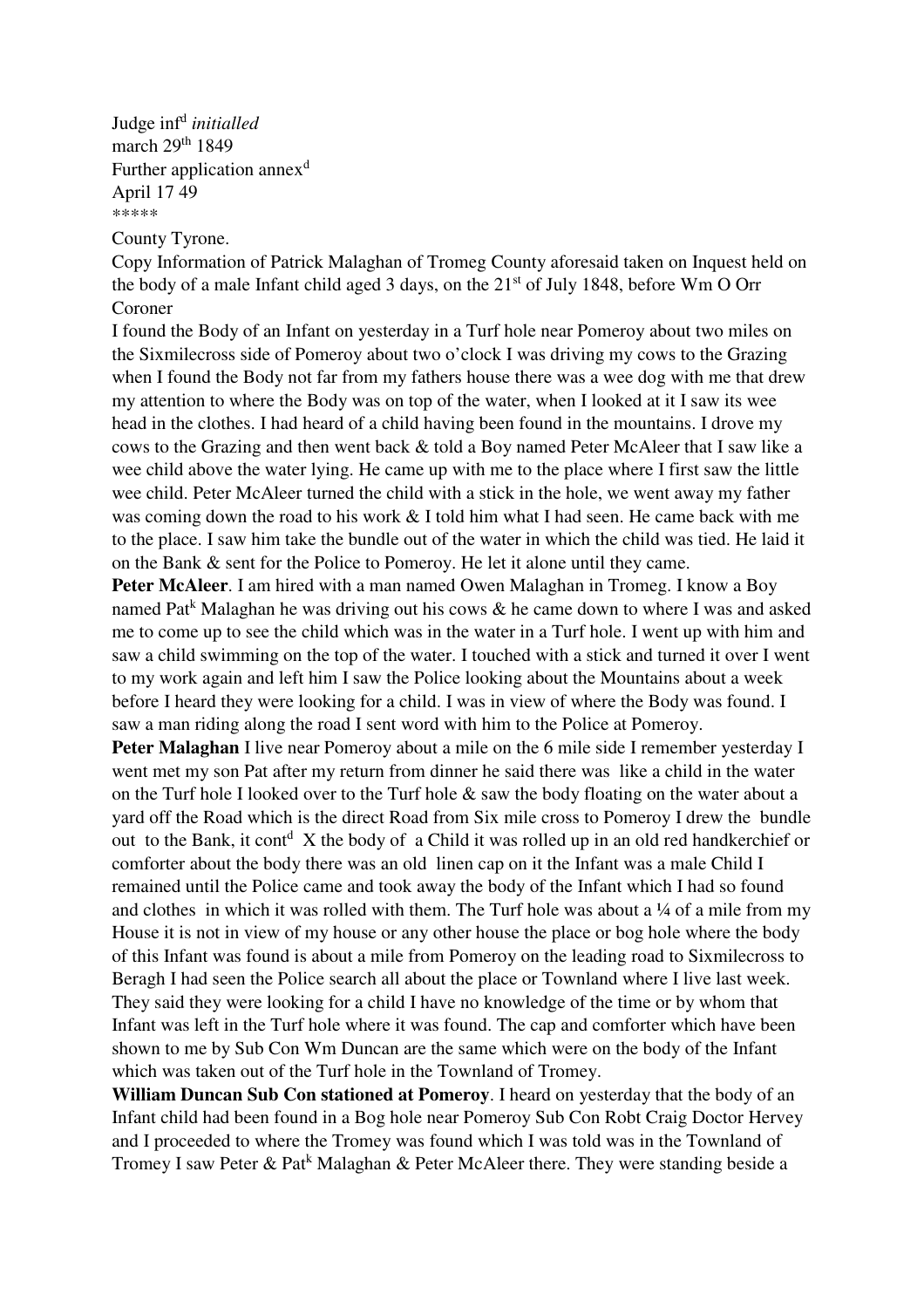turf clump about 4 yards from the leading road from Pomeroy to Sixmilecross & Beragh. When I went forward they pointed out the Child to me, it was the body of a male Infant. There was a worsted shawl and cap and some pieces of cotton  $\&$  linen on the child. I took the child & things away with me to Pomeroy and from there to Sixmilecross yesterday evening the body which is now under examination by Dr Thomas Robinson is the same which I brought from Tromey yesterday. I have shown the things or portions of dress were on or around the Child to several persons here today viz Rachel White Elizabeth White and Margaret Robinson who said they has seen those things before viz the shawl  $\&$  cap I have now shown those portions of dress to Rachel White Elizabeth White & Margaret Robinson. I have no knowledge where or by whom that Infant was left where I found it. William Duncan Sub Constable

**Rachel White widow of Tullyheeran** I was shown a worsted shawl a handkerchief this day by Sub Con Wm Duncan I have seen that shawl or handkerchief before. I saw it in my own house it was my own property. I know a woman named Mary McKelvy, I saw her here today on this night 3 weeks past (viz the Friday before last Beragh fair) she came to me, she came to me as I was going to bed, Letty Dick took her out with her to stop with her for the night, she came in to me again on Saturday morning, she was sick when she came in to me on Saturday morning in pregnant state. I know she was about to have a child I went out and when I returned into the house she had been delivered of a child, Eliza White and Infant and Mary McKelvy were the only persons in the house when I returned to the house. The Girl Mary McKelvy and the child remained with me and slept in the same bed with me on Saturday and Sunday night. The child seemed healthy and well the mother said on Sunday that she thought the child would die & as it had a blue ring about his mouth I was shown a worsted or woollen handkerchief her today by one of the Police which is the same that I saw in y house before & which is my property I saw the Girl preparing to make a little cap. I told her on Saturday to take good care of the Child I saw her feeding the Child she said she would take the Child home to the Father of the Child she said his name was Ballantine, she left me on Monday to go as she said with the Child to his Father. I told her not to leave the child outside the house she said she w<sup>d</sup> meet him at the end of Beragh the child was alive and seemed healthy and well when the mother Mary McKelvy took him away from my house. I never saw the mother again until I saw her before Mr Coulson and I have never seen the Child alive since the mother Mary McKelvy took him away on the morning of Monday Beragh Fair day. I know the handkerchief by the smallness of it and the way I cut it myself. **Elizabeth White of Tullyheeran** I remember this night 3 weeks past I live with my mother Rachel White I did not see Mary McKelvy in the house on that night as I was out she came into my mother's house on Saturday morning from the other House that is Alick Dick's because the men was in the house, she was in the family way and I knew she came there to be confined, she had a child on that day in my mothers house. Bell Hill attended Mary McKelvy when in confinement. I was present, she was delivered of a little Boy alive. I gave the making of a little cap to her I made part of it herself. I saw it put on the child I was shewn a cap here this day it is not the same that I gave her I have seen a worsted handkerchief  $w<sup>h</sup>$  my mother had, I gave that handkerchief to Mary McKelvy on Monday Beragh Fair's day when she was going away to put about the child there was a worsted shawl or handkerchief shewn to me today by one of the Police. I have no doubt at all but that is the same handkerchief that I gave Mary McKelvey I  $w<sup>d</sup>$  not wish to swear positively that it is the same handkerchief, as there is many a handkerchief like each other. I have now again seen & examined the handkerchief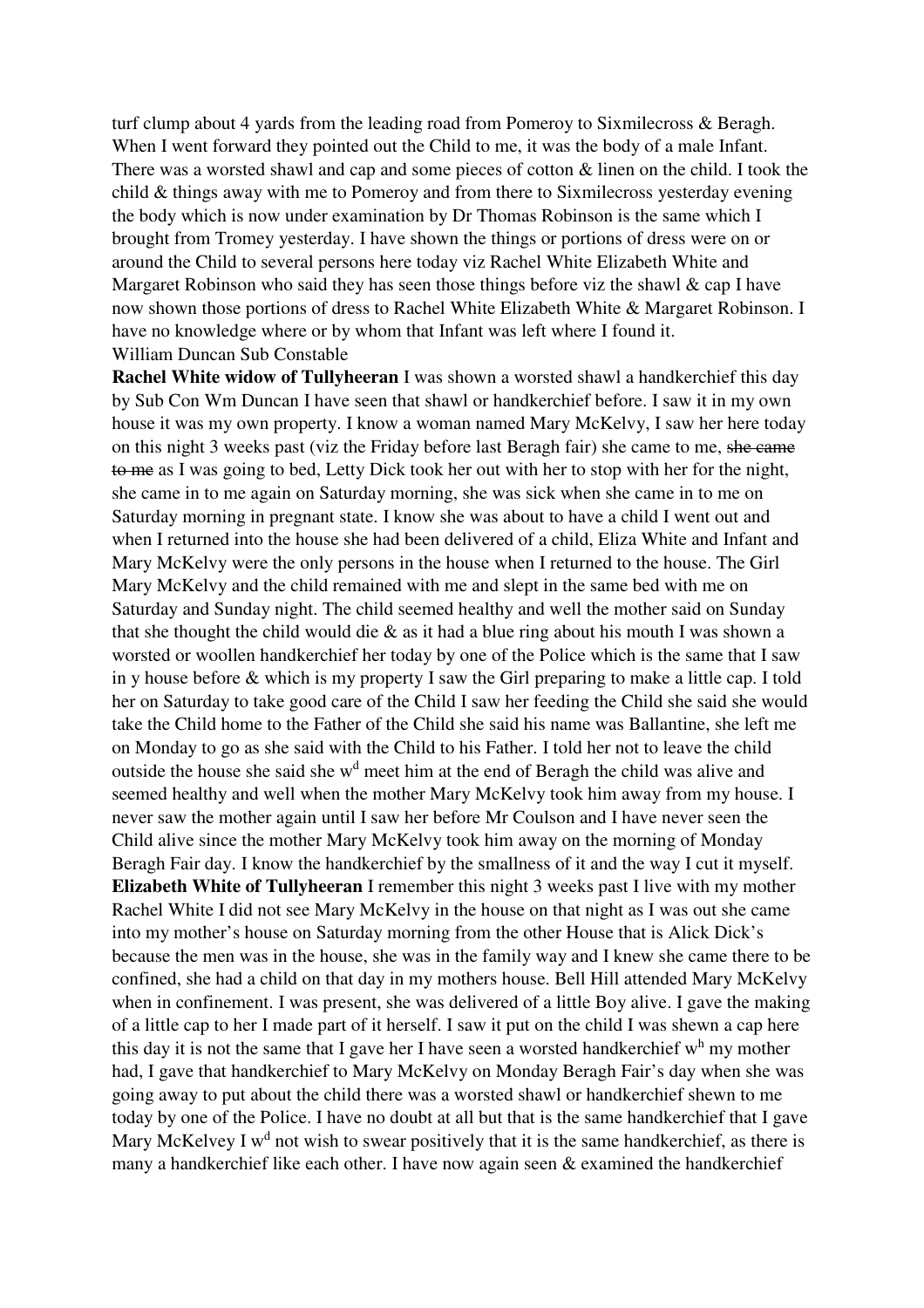and I swear positively that it is the same handkerchief that I gave Mary McKelvey, I know it by the seams on the shoulders. I did not see Mary McKelvey from the Monday morn of alluded till this day. I do not know what she did with her Infant child. I have no knowledge by whom s<sup>d</sup> Infant was left where or it was found or why it was left there.

**Marg<sup>t</sup> Robinson of Tullyheeran in s<sup>d</sup> Co<sup>y</sup> .** I know Rachael White I live next door to her I live with my stepfather Alex Dick. I recollect this night 3 weeks past Mary McKelvey was brought into the house by my mother on that night she appeared large with child, I heard her say to my mother she was sick, she lay in the same bed with me on Friday night she was confined in Rachael Whites on Saturday the next day I was present when she was delivered. My stepfather would not allow her to remain next day. She was delivered of a male child alive, Bell Hill attended her I made a cap for the child on Saturday & helped to make a frock on Monday that was not the cap that was on the child when the mother it away. I gave a cap  $w<sup>h</sup>$  belonged to my mother  $w<sup>h</sup>$  I followed after the mother  $\&$  child with on Monday (last Beragh Fair)  $\&$  saw it put on the child, Mary McKelvey put the other cap in her breast  $\&$  took it with her, I was shewn a cap this day by one of the Police  $w<sup>h</sup>$  is the same cap that I gave to Mary McKelvey & saw put on the child on the Monday "Beragh Fair" alluded to, I know it by a piece of plain cloth w<sup>h</sup> was on the front by the borders  $\&$  by the make of the cap. I did not see Mary McKelvey or her child from that Monday until this day, & have no knowledge of what she did with  $s^d$  Infant child, she  $s^d$  she w<sup>d</sup> leave the child with the father (John Ballantine) on Beragh fair day, that was the day she left Rachael White's house.

**Isabella Hill of Moylagh in s<sup>d</sup>County** I remember the Saturday before the last Beragh fair, Marg<sup>t</sup> McSorley called on me at 9 o'C the ev<sup>g</sup> of that day to go and attend Mary McKelvey who was pregnant I went to Rachael White's and found Mary McKelvey there – she was ill when I went there - Margaret Robinson and Elizabeth White were in and out occasionally, she gave birth to a male Infant alive, healthy and appearing to be healthy she said she had sworn already who was the Father and had the affidavit in her pocket. I think she said she was going to leave it with the Father, the woman whom I have just now seen is the person who was delivered of a male Infant on Saturday before last Beragh fair day. Isabella X Hill (her mark)

**Martha Herr of Beragh** I recollect Monday last Beragh fair day a woman named Mary McKelvey (whom I have now just seen and Identify came into my house on that day in the forenoon of the day she had an Infant in her arms she said it was born on the Saturday before about 12 o'clock, she left the Infant in my bed and went up street to look as she said for the Father. The child became uneasy, I went & found her and brought her back she left my house ab<sup>t</sup> 5 o'clock in the ev<sup>g</sup> and took the Infant with her which was alive  $\&$  appeared in good health I never saw that woman or Infant until this day.

**Mary Daly** I remember the last Fair day of Beragh I live with my father on the Road about 3 miles from Pomeroy, there was a Girl passed me on the Road on that evening who I thought had a bulk in her arms, I met a Girl on the road about an hour after night again that I thought was like her. I know Constable Roe I don't mind that I had any conversation with him about that Girl, I told Constable Roe that I saw a Girl pass by and that she had something in her arms, I said something also to Constable Henry, I said to the Girl when she was returning I wondered she would travel alone so late, that there would be Ghosts seen down before her there I have no knowledge who left the Infant at Tromey.

This witness gave her evidence with reluctance and denied conversation  $w<sup>h</sup>$  she had with Constables Roe & Henry relative to the woman or Girl she met on the Road.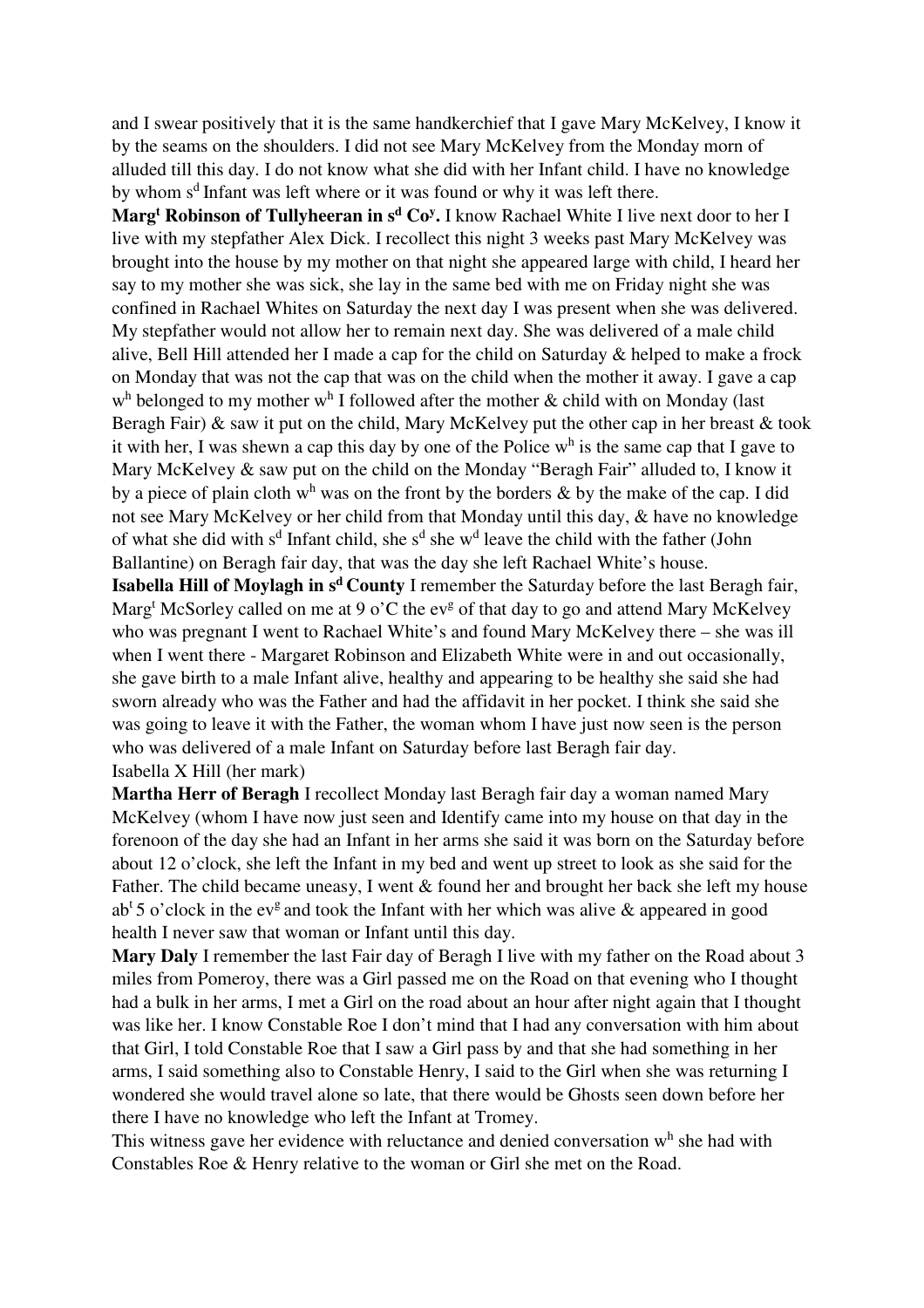X **Benjamin Roe** Saith on Saturday last I got information relative to the death of an Infant. I went to the House of Patrick Daly, I enquired if they had heard of any woman pass that way Mary Daly (last witness) said she saw a Girl pass by there on the Monday evening of Beragh Fair day, she said she saw her when she was returning and asked where was the child she had in her arms she said she turned round & made her no answer Mary Daly said that she might meet a Ghost before she w<sup>d</sup> go to the Bridge she said that the cause of her being out so late as being up to see a still work.

**Constable Henry** Corroborated this witness as to the statement of Mary Daly.

**Mary Quin** I remember the night of Monday (last Beragh Fair day) I recollect a Girl having called at my house and asked for a drink on that night. I gave her a drink, she had a child in her arms which appeared to be an Infant, the woman whom I have just now seen is the woman who called at my house and got the drink from me on that night I know a man named Peter Malaghan I went out after the woman & to see whether she would leave the child about the House she passed the Road towards Peter Malaghan I think that was about 7 or 8 oC I did not see that woman again until I saw her on a car with the Police on the Sunday after, I heard a cry which I supposed to be that of a child which was so weak I asked her was it a child she said it was, I threw the shawl off the child, which covered it to see it and saw it was a child which she had in her arms and she asked me if I knew where a widow Delap lived I told her I did not know any one of that name in the neighbourhood.

**Isabella McCort** I know a man named Perter Malaghan I live nearer to Pomeroy than Mrs Quin I remember Beragh fair night I passed a woman on the Road on that night between 9 and 10 o'clock about ½ a mile on this side of where the child was found on which this Inquest is holding she was going towards Peter Malaghans on towards Pomeroy I have just now being shewn  $\&$  i<sup>d</sup> the woman whose name is said to be McKelvey the shawl and i<sup>d</sup> at weaves I have seen as the dress the woman wore who passed me on the Road on the evening of Beragh fair. I said to Constable Roe or Henry that she had not time to go as far as Pomeroy, I cannot say whether there was any child or bulk in her arms she seemed as if she had a bulk in her arms.

This witness also denied a statement she made to Cons Henry & Roe as to where they  $w<sup>d</sup>$  be likely to find the Child.

**James Delap of Cavanreagh** I know a Girl named Mary McKelvey whom I have seen here to day she lived in my Father's house I think she came to him in April last and left him the Friday before last Beragh Fair she was in the family way by appearance I recommended her to go to Margaret McSorleys until she would get lighter of foot by which I meant until she would have a Child, I saw her next at Beragh fair, she did not appear then in the family way I asked if she had got lighter off foot or rid of her Trouble she said had, I asked if Ballantine gave her any money, I saw her again during the day she said Ballantine hid on her I saw her again the next day in my Fathers (where I live) about before Breakfast time she had no child with her, I asked her about her child I asked her what come of the wane she said its all as one as if it had been dead born I heard nothing about the child from that time till the next Sunday when the Police came and arrested her when the Police came she came out to the stable where I was, I said to her this is queer trouble your bringing on about this child and what did you do with it I told her to tell me the Truth she said she left it at some house about or beyond Pomeroy she allowed that she left the child at the door street or rather a piece oof it I did not leave Beragh with her on that night.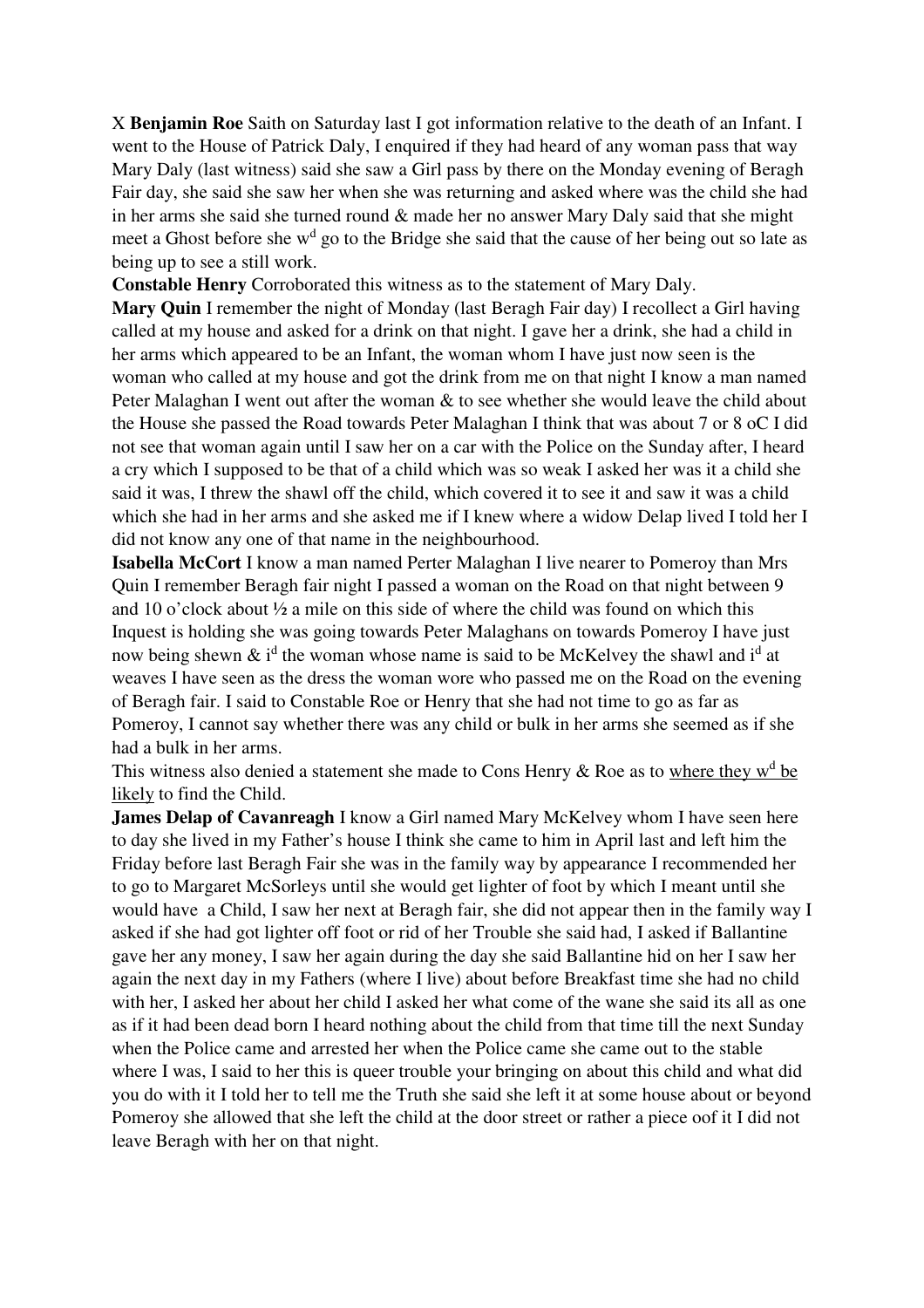**Margaret Dunlap**. I know a Girl named Mary McKelvey she was hired in my Brother in laws house I saw her some short time after Beragh Fair I think it was during the week of the fair she had come back to live with my Brother in law I asked her she how she had come on she said slowly only middling, I asked what about the child she said it was dead born she had the appearance of a woman in the Family way before she went away.

**Thomas Robinson Surgeon**. I live in Beragh I have this day examined the Body of a male Infant at the Police Barracks at Sixmilecross which I think was not more than 5 days old when he came to his death for this reason the navel string had not fallen which usually takes place about the 4.5 or  $6<sup>th</sup>$  day after birth, I examined the head minutely and also the lungs  $\&$  I found the lungs appeared to have been inflated and therefore believe it had been born alive there were also some black spots on the neck deep seated as well as on the surface, the marks on the neck appeared to be the effects of night pressure, the Eyes were somewhat protruded & greatly congested I am of opinion that the marks on the neck were the result of violence or pressure before the body was immersed in water I am of opinion that death was caused by strangulation from the congested state of the face the tongue was also greatly congested as also the cheeks, nose, lips, from the appearance generally and the mark on the neck I have no doubt but the death of the Infant was caused by strangulation prior to the immersion of the body in water. Thomas Robinson Surgeon

Bound in £20 cash to prosecute at next Assizes if called on.

**Copy Finding** Say that Mary McKelvey of Cavanreagh gave birth to a male Infant on Saturday the 1<sup>st</sup> day of July 1848 in the Townland of Tully haven Parish of Clogher and County of Tyrone that the said Mary McKelvey did on that night of Monday the  $3<sup>rd</sup>$  inst  $d<sup>d</sup>$ strangle and suffocate said male Infant, and afterwards thew the body of the said Infant into a Turf hole in the Townland of Tromeg Parish of Termonmaguirk & County aforesaid in which the Body of said Infant was found on Thursday the  $20<sup>th</sup>$  day of July 1848. Wm O Orr Coroner.

#### #17

### **Copy Information of Rachael White widow of Tully haven taken before R.D. Coulson R.M. on the 11th of July 1848 against Mary McKelvey.**

I know a Girl now present named Mary McKelvey. I recollect Friday night was eight nights just I was going to Bed she came to my house alone she sat down the woman of the other house next to mine came in and took her out into her own house where she staid all night the woman's name is Letty Dick upon the next morning Mary McKelvey came into my house I knew she was with child before this I was aware she intended to have the child with me and I let her lie in the Bed I went out of the house and upon my return I found that Mary McKelvey had been delivered in my absence of a child a Boy by a woman named Isabella Hill, after this Mary McKelvey remained with me and slept along side of me until Monday after, her child seemed healthy & well, she told me on Monday morning that she had given the child the breast she was then preparing to go away to Beragh Fair, before this she had told me that the Father of the child was a boy named Ballantine  $\&$  she further said on Monday morning that her intention was to meet him going to the Fair and if he paid her she would nurse it she had before said she would take it up to him, she went away taking the child with her, and I never saw her since until now.

**Isabella Hill widow of Mullagh** Upon Saturday eight nights the 1<sup>st</sup> of July inst. a woman named McSorley met me on the Road and told me that a Girl named Mary McKelvey whom I had known before was lying in the house of Rachael White very ill in labour and that it would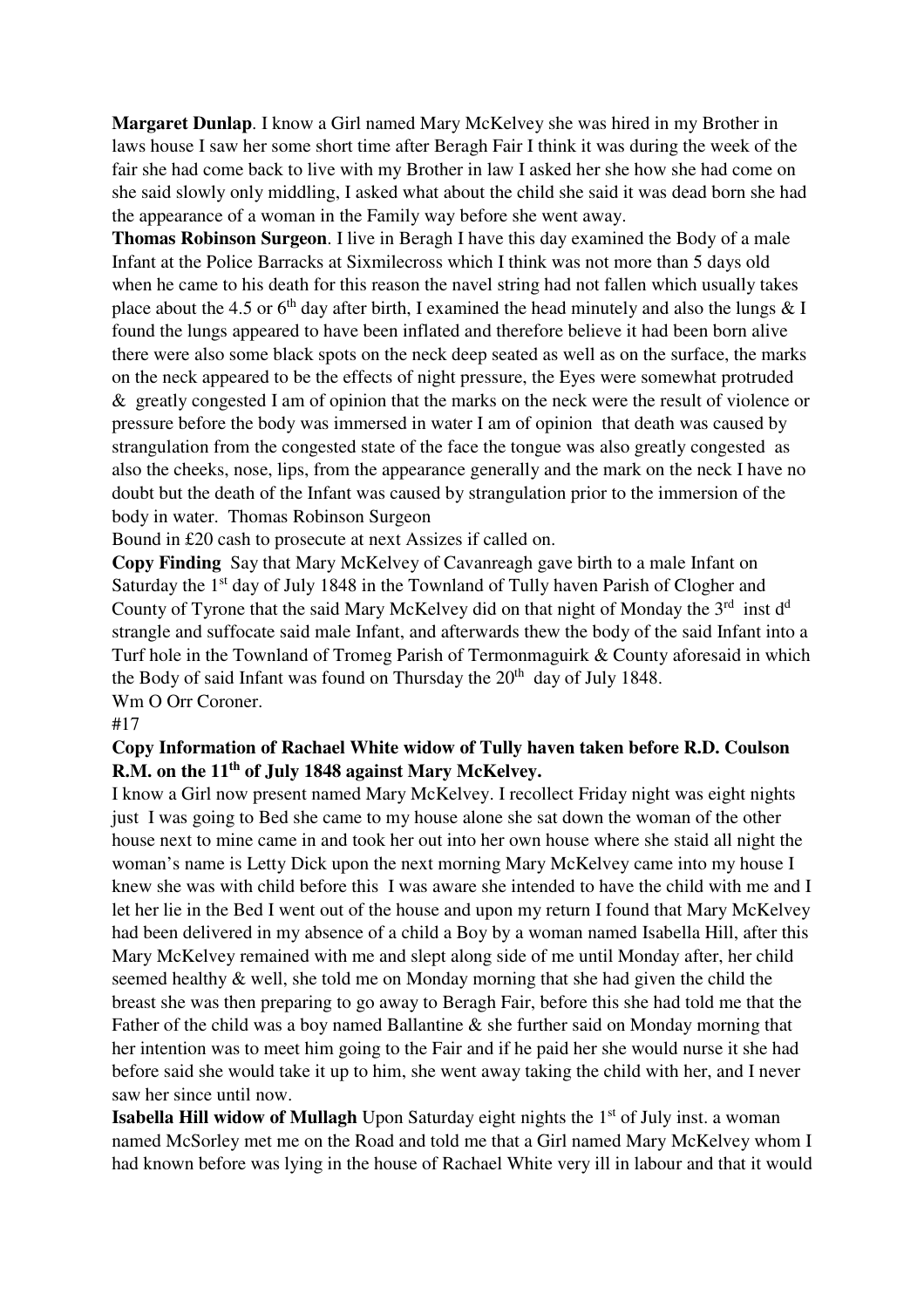be a charity for me to go to assist her as she had no one who knew anything about it, with her. I am a midwife in the Country, accordingly I went to Rachael White's, I found in the house Letty Dick Margaret Robinson and the Girl Mary McKelvey the latter was sitting on a chair at the fireside, I delivered her of a fine male child, as fine a child as I ever saw alive and well and strong & healthy looking I asked her who was the Father and she said she had sworn it on him and had the affidavit in her pocket, afterwards she told me she w<sup>d</sup> leave the child with its father. I bid he do so & do for herself. I did not see herself afterwards until I saw her here now.

**Thomas Henry Constable stationed at Sixmilecross** I received information that Girl named Mary McKelvey had destroyed her Infant child and I arrested her, I cautioned her not to say any thing against herself. She then told me the child was in a house of a person named Loughran near Pomeroy. I took her there on a car, the people said no such thing had been left there, the girl said nothing nor made no other statement to me.

**Margaret Murdock of Beragh, spinster** Upon Monday last, the last Beragh Fair day I saw a Girl now present named Mary McKelvey in the fair of Beragh she had a child in her arms an Infant & told me it had been born on the preceding Saturday about 12 o'clock, she said she wished to see its Father John Ballantine to make him give her some money. I had originally met her before going into the Fair upon the Road going to it she said she saw John Ballantine in the Fair and she said she w<sup>d</sup> leave the child at his foot if he w<sup>d</sup> not give her money I went down with her to a person named Kerr where I stopped she put the child in the Bed and went to find John Ballantine I saw her afterwards about 5 o'clock take the child out of the house alive & well & I never seen her again until now.

Martha Kerr of Beragh I remember the last Beragh Fair day on Monday the 3<sup>rd</sup> inst on that day a Girl who is now present came into my house with an Infant child & she left it asleep in the Bed, went out, returned again and took it away well and alive, she is called Mary McKelvey.

**Margaret Dunlop Cavanreagh** I know the Girl now present to be Mary McKelvey. I had heard she was in the Family way & that she had gone away from my brother in laws House to be confined upon some day after last Beragh Fair day I saw her back again at Joseph Dunlops where she had been before I spoke to her and asked her said "Mary how did you come on" meaning how was she when in her confinement she said "Middling" and did not give me much satisfaction she told me the child was dead born no more took place.

**James Dunlop Cavanreagh** I know Mary McKelvey she lived in my Father's house since April last until a few days ago before last Beragh Fair when she went away to be confined of a Child she s<sup>d</sup> John Ballantine was father of, on the Friday before Beragh Fair I recommended her to go to Robert Simpson's wife who had been kind to her as it w<sup>d</sup> be the best place to get rid of her Trouble, I did not see her again until the Monday following at Beragh Fair, she had no child with her, but she told me she had been confined and that the child was dead born, she told me the latter about the child being dead born when she returned to my Father's House which she did upon Tuesday the day after Beragh Fair. I asked her what had come on the "waine" meaning the child and she told me it was dead born, when the Police came to arrest her she said she had left it some place about Pomeroy this is all I knew about it, I am not quite sure what exact hour in the morning she came home on Tuesday.

**Patrick Malaghan** I found the body of a little child on Thursday in a Turf hole near Pomeroy on Thursday about 2 miles on the six mile cross side of Pomeroy it was about 2 o'clock in the day I was driving my cows to the Grazing and not very far from my Father's house there was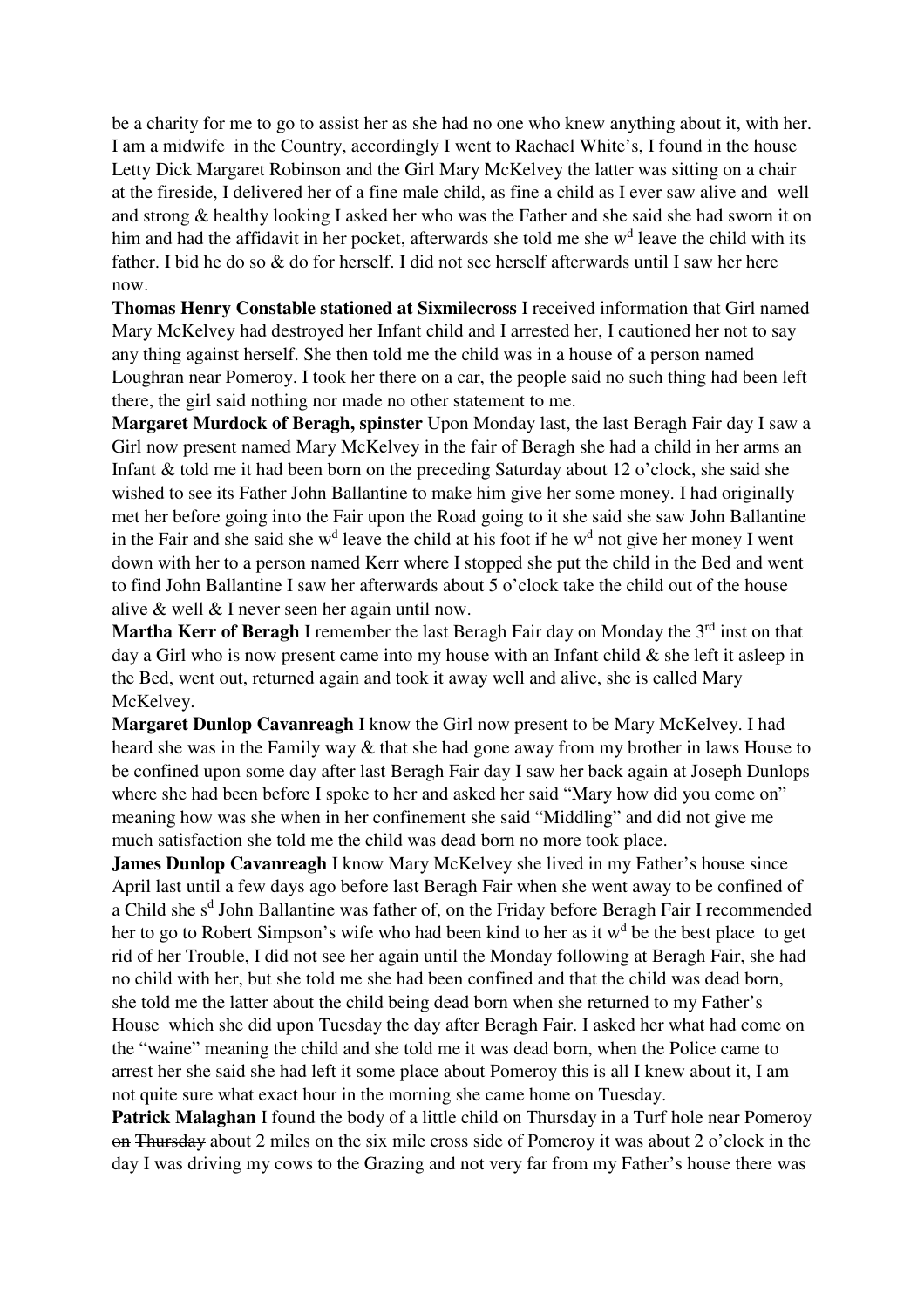a wee dog with me and he smelled it and I looked up and I saw the wee head of the child & clothes. I had heard of a child being buried in the mountains, I did nothing then, but drove on my cows to the Grazing & told a Boy named Perter McAleer that I saw like a wee child above the water lying, he came up with me to the place where I first saw the little child he turned it with a stick in the hole, we did not take it out, but my Father was coming down the road to his work, I told him to come to the place I saw him take out of the water the bundle that the little dog found I put it on the Bank we sent for the Pomeroy Police and let the Bundle alone until they came.

**Peter Malaghan** Saith upon yesterday my little son Patrick met me when I was going to my work after dinner I live about a mile from Pomeroy on Sixmilecross side of it, my son told me that there was like a child in the water in a Turf hole I was close to it, as it was quite close to the Road I looked at it from the Road as it was not more than a yard off the Road and saw it floating on the water that Road was the direct Road leading from Sixmilecross to Pomeoy and Beragh to Pomeroy I threw the bundle out to the bank from the Bog hole, it was like the body of a young child with an old red handkerchief or comforter about its body, it was a Boy child I remained with the Body until the Police came out from Pomeroy. The Police took away that body of a child which I had so found in the water, together with the clothes upon it I see the cap and comforter now procured by Wm Duncan they are what was found on the child by me.

**William Duncan SCon stationed at Pomeroy** Yesterday I heard that a dead child had been found in a Bog hole near Pomeroy I proceeded there with Sub Con Robert Craig and Doctor Hervey I went to the Townland and people said near Tromey I saw a man named Peter Malaghan and little Patrick Malaghan and Peter McAleer standing beside a turf clamp close to a road about 4 or six yards from it which leads direct to Beragh & Sixmilecross when I went forward I saw the body of a child which was pointed out to me, it was a male infant, it had a worsted shawl & a cap and some cotton or linen about it. I took that child away with me & those articles of dress and brought them into Pomeroy I then brought them into Sixmilecross, the Body of the child which Dr Thomas Robinson is now examining is the same child Body which I received from Peter Malaghan yesterday. I have shewn those articles of dress I found on the body this day to persons calling themselves Rachael White Elizabeth White and Margaret Robinson, the worsted shawl was identified by Rachael White, the cap by Margaret Robinson. Rachael White said she had seen the shawl on a child, Margaret Robinson identified the cap as having seen it put upon a living child's head.

**Further Information of Rachael White** I have this day been shewn a worsted handkerchief by Sub Con William Duncan which I saw before, it was in my own house, it was then my own, I know Mary McKelvey I see her here today, she came to my house on this night 3 weeks, just as I was going to Bed, the neighbours Letty Dick is one of them took her out she stopped there all night on Saturday morning she came into me she had a child that day when I was out as my former information states. Mary McKelvey said on Sunday after her confinement that she thought the child would die as it had a wee blue rim about its mouth but I saw no marks of death about it, the handkerchief which was shewn to me this day belongs to me but I did not see it put on the child I cannot swear to the cap.

**Elizabeth White** I remember this night 3 weeks I live with my mother Rachael White I did not see Mary McKelvey in the house that night as I was out, on Saturday morning Mary McKelvey came into our house from the adjoining house, I knew it was to have her child she came in, she was then in the Family way she had a child that day in my mother's house a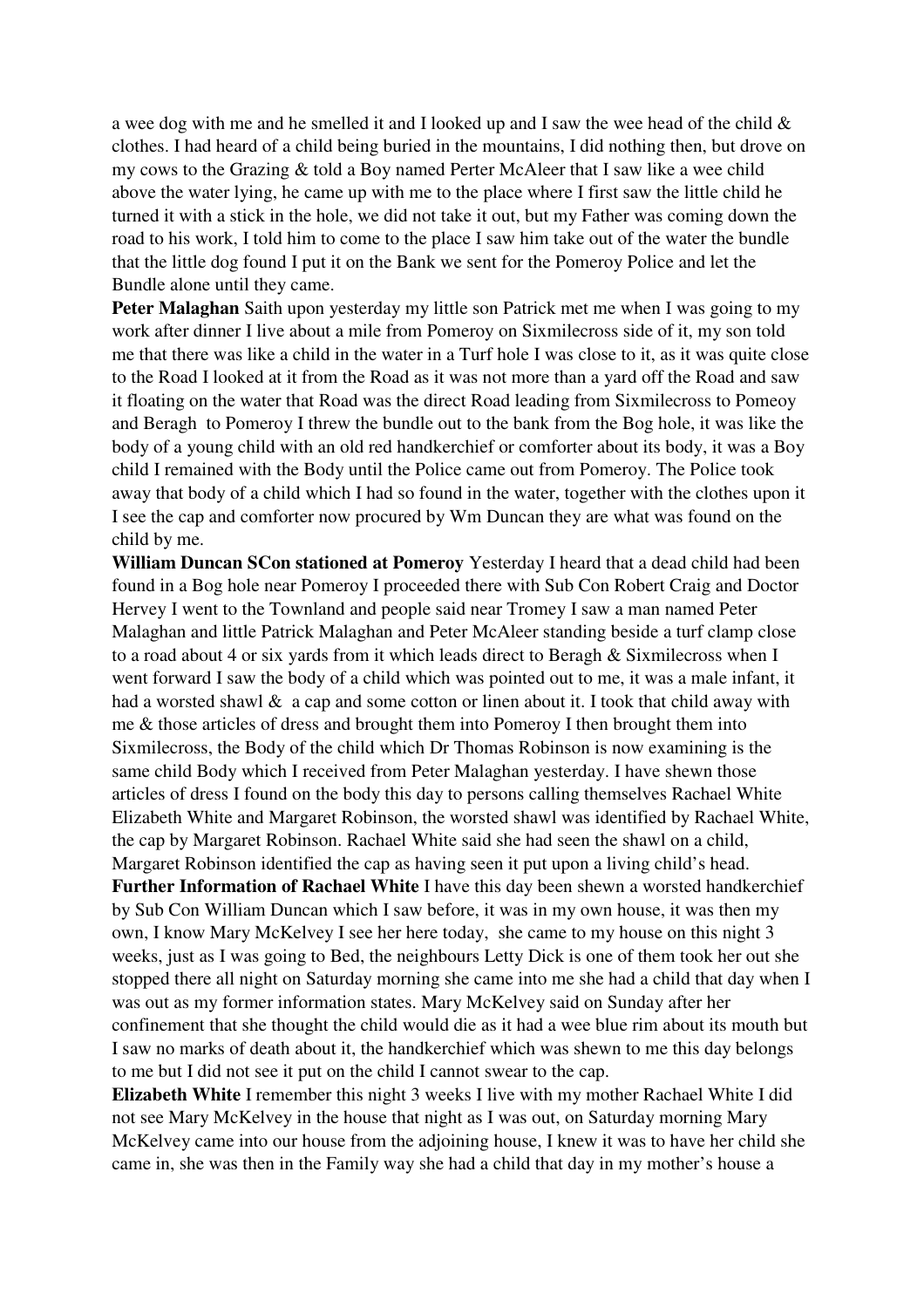woman named Isabella Hill attended her as midwife I was present. The child born to her was a little Boy, it was alive I gave her the making of a little cap for the Infant, I made a part of it myself I saw it put on the child she was delivered of, the cap I see today is not the same, I know as it is not muslin and mine was I know a worsted handkerchief which my mother had I gave that handkerchief to Mary McKelvey upon Monday Beragh Fair day last to put round her child when she was going away I have ben shewn a handkerchief by the Constabulary this day which is like the one I gave to Mary McKelvey but I would not like to swear to it as there might be many a handkerchief like others, I have been now again shewn the handkerchief by the Police and I swear it is the same handkerchief I gave to Mary McKelvey to put about her child I knew it by two peculiar seams upon the shoulders I see Mary McKelvey present now I did not see her since she went away with her child to Beragh until this day I know nothing about where she put her child nor anything about it.

**Margaret Robinson** I live next door to Rachael White with my step father Alexander Dick. I recollect this night 3 weeks Mary McKelvey was brought into our house that night, she slept with me she appeared large with child I heard her tell my mother she was with child and that she was sick. I was with her when she was confined the next day in Rachael Whites who lives next door to me my step father was at home and he would not allow Mary McKelvey to be there Isabella attended her Mary McKelvey was delivered of a little Boy alive I made a little cap for it before it was born, that cap went on it but it is not the same cap which was on it when it went away Elizabeth White helped me to make the first cap, but I changed it and gave Mary McKelvey a cap which belonged to my mother instead. I followed Mary McKelvey when she left Rachel Whites house on Monday of last Beragh Fair and gave her the second cap I saw her put it on the child's head she put the first cap in her Breast and took it away with her I have this day seen in the possession of the Constable a cap which is the same which I gave her that Monday on the Pad road as she was going away and which had belonged to my mother, it was not the first one I helped to make for her, I know it by the Border, the make of the cap and a piece which was in the front of it, My mother had put it in it I know nothing of Mary McKelvey and her child from that time she said she would leave it with the father John Ballantine.

**Mary Quin** I recollect the last Beragh Fair day it was Monday but I don't know the day of the month I remember a Girl that night between 7 and 8 o'clock to the best of my belief called at my house and asked for a drink she had a child in her arms apparently an Infant I know a man named Perter Malaghan he lives about a good mile from me, the Girl I gave the s drink to is now present I identify her, I watched her as she went away from the house, as she looked light looking she passed on in the direction of Peter Malaghans I saw no more of her until I saw her again the following Sunday in custody of Police I heard the child cry weakly it was alive.

**Isabella McCourt** I remember the last Fair of Beragh I passed a woman on the Road that night between 9 & 10 o'clock she was within about ½ a mile of the place where the child upon which this Inquest is now holding was found I cannot say whether there was any child or bulk with that woman she was going towards Pomeroy and Peter Malaghans. I did not see her features she had a shawl and pink coat upon her I see a Girl here now I cannot take upon me to say positively, that the coat and shawl she has on her is the same but near as I can go I believe it is so.

This witness not bound no Identification